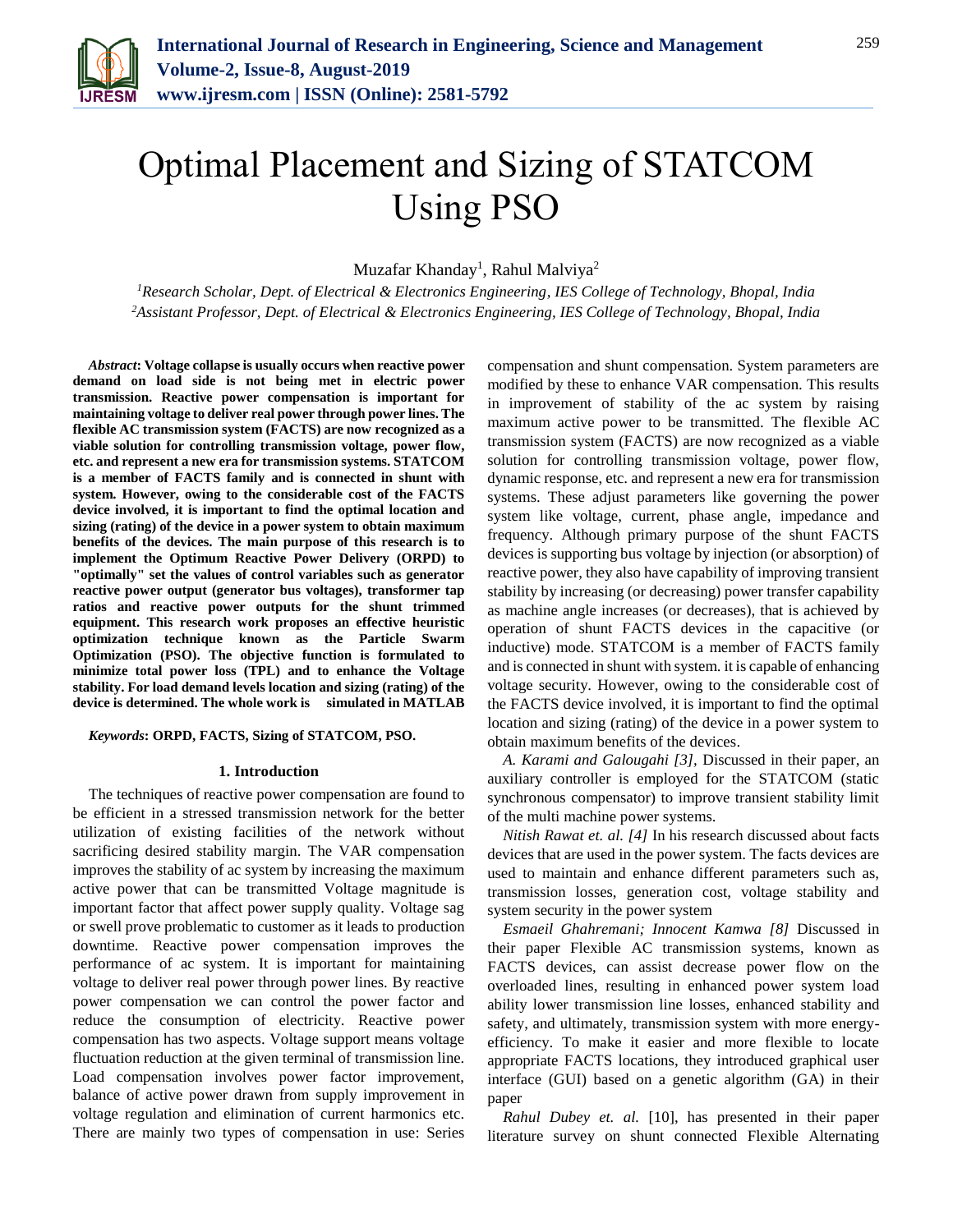

Current Transmission Systems (FACTS) applications such as Static VAR Compensator (SVC), Static Synchronous Compensator (STATCOM) for enhancing power system efficiency parameters such as compensation of reactive power, minimizing real power losses, improving voltage stability, and also providing flexible operation and improved controllability.

*E. Ghahremani, I. Kamwa [11]* discussed in his paper that power production costs have developed a need to find reliable, inexpensive and available power generation sources the optimization method is intended to minimize the losses of the transmission line and maximize power

*K. Karthikeyana, P. K. Dhal [12]* in this paper authors have thoroughly investigated transient stability enhancement through optimal location of STATCOM and its tuning. They have executed performance analysis of the STATCOM for the Western Science Coordinated Council (WSCC) nine bus system for enhancement of the transient stability using the Power System Analysis (PSAT) tool box software.

*Majid Moazzami et. al. [14]* discussed that by restructuring power systems, power plant companies improve power quality and the reliability of our distribution systems after using modern instruments. Also, using these distributed generation sources (DGs) and distribution static synchronized compensator (D-STATCOM) in the distribution systems are increased. The reduction of losses in the distribution systems and system energy losses costs is compared. In this article, to determine the optimal position of installation of instruments, used an objective function which consists of equipment's installation.

*Bushra Weqar et. al. [15],* used technique based on analytical approach in their work for finding optimized size and the location of distributed generations (DG) and the Distribution Static Compensator (D-STATCOM) in distribution network.

*Garima Choudhary et. al. [13]* investigated optimal placement of the Static Synchronous Compensators (STATCOMs) in order to enhance voltage stability limits and reduce the transmission losses. Continuous expansion of the power demands and the lack of supply have led to study on the Flexible Alternating Current Transmission System (FACTS) devices, as fascinated area for the research. Considering the benefits and applications of FACTS devices.

# **2. Reactive power compensation**

Power which returns to source in each cycle having movement is in both directions in electric circuit or it reacts upon itself is called as Reactive Power. Reactive power supplies stored energy in reactive elements. Generation and transmission of the power is complex process, as it requires working of different power system components in tandem to maximize output. Main component among these is reactive power in power system. It is important for maintaining voltage to deliver real power through power lines. Inductive loads like motor transformer require reactive power for operating. For improving A.C power system performance management of reactive power in efficient way called as reactive power compensation is needed.

## **3. Implementation of PSO for ORPD**

#### *A. Objective Function*

Optimum Reactive Power Delivery (OPRD) is a complicated optimization problem in which we try to "optimally" set the values of control variables such as generator reactive power output (generator bus voltages), transformer tap ratios and reactive power outputs for the shunt trimmed equipment such as capacities, etc. To minimize the following objective function, I used basic Particle Swarm Optimization (PSO).

The main objective function is:

$$
min \sum_{k \in N_B} P_{\text{loss}} = \sum_{k \in N_B} g_k \left( v_i^2 + v_j^2 - 2v_i v_j \cos \theta_{ij} \right)
$$
\n<sup>(1)</sup>

Where,

 $N_B$  = Total Number of Buses  $\sum P_{\scriptsize{loss}}$ 

$$
^{k \in N_B} = \text{Total Active Power Losses in Transmission Line}
$$

- $\mathcal{S}_k$  = Conductance of Branch *k* (pu)
- $v_i v_j$  = Voltage magnitude (pu) of bus *I* and *j* respectively
- $\theta_{ij}$  = Load Angle difference of bus *I* and *j* (rad)

# *B. Equality Constraints*

So that Active power flow balance equations at all buses excluding slack bus is:

$$
P_{gi} - P_{di} - v_i \sum_{j \in N_i} v_j \left( g_{ij} \cos \theta_{ij} + B_{ij} \sin \theta_{ij} \right) = 0
$$
\n(2)

 Reactive power flow balance equations at all PQ buses (load buses)

$$
Q_{gi} - Q_{di} - v_i \sum_{j \in N_i} v_j \left( g_{ij} \cos \theta_{ij} + B_{ij} \sin \theta_{ij} \right) = 0
$$
\n(3)

*C. Inequality constraints*

Reactive Power Generation limit for each generator bus is:

$$
Q_{gi}^{min} \le Q_{gi} \le Q_{gi}^{max} \qquad i \in N_g
$$
\n<sup>(4)</sup>

Voltage Magnitude limit for each bus

$$
v_{gi}^{min} \le v_{gi} \le v_{gi}^{max} \qquad i \in N_B
$$
 (5)

Static penalty function is used to deal with the limitations of inequality. The increased objective (fitness) function would therefore be like

$$
F_P = \sum_{k \in N_B} P_{kloss} + \text{Penalty Function}
$$
\n(6)

Penalty Function = 
$$
k_2 \times \sum_{i=1}^{N_g} f(Q_{Ri}) + k_2 \times \sum_{i=1}^{N_g} f(v_i) + k_3 \times \sum_{m=1}^{N_L} f(s_{lm})
$$
 (7)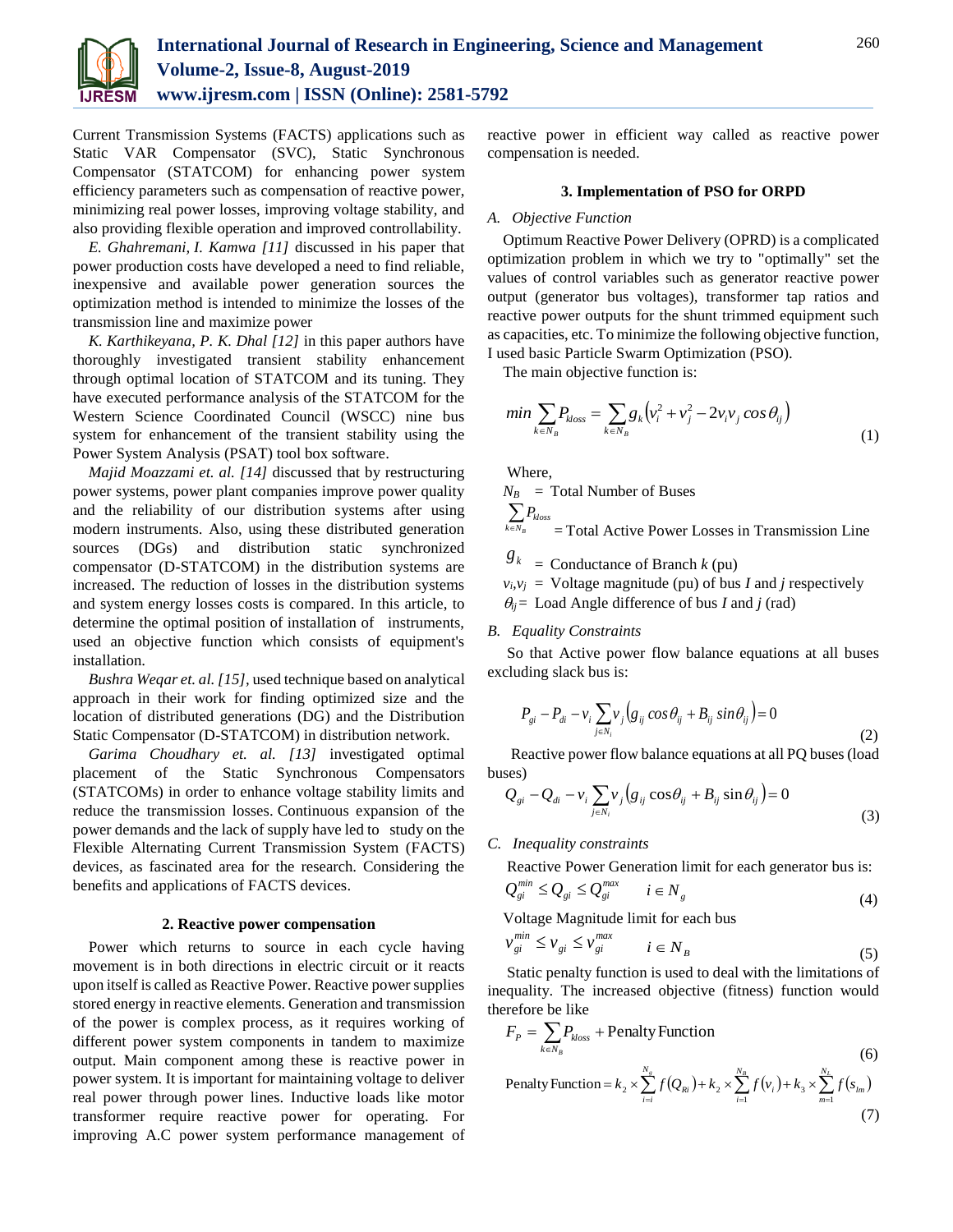

## **4. Application of Particle Swarm Optimization for ORPD**

PSO was proposed by Eberhart and Kennedy, a quick, simple and efficient population-based optimization method. Each particle updates its position based on its own best position, best globally between the particles and its former speed vector in the following equations,

$$
v_i^{k+1} = w \times v_i^k + c_1 \times r_1 \times (p_{best} - x_i^k) + c_2 \times r \times (g_{best} - x_i^k)
$$
  

$$
x_i^{k+1} = x_i^k + \gamma v_i^{k+1}
$$
 (8)

$$
x_i^{k+1} = x_i^k + \chi v_i^{k+1}
$$
\n<sup>(9)</sup>

Where,

 $v_i^{k+1}$ : The velocity of  $i^{th}$  particle at  $(k+1)^{th}$  iteration *w* : Inertia weight of the particle

 $v_i^k$ : The velocity of  $i^{th}$  particle at  $k^{th}$  iteration

 $c_1, c_2$ : Positive constants having values between [0, 2.5]

 $r_1, r_2$ : Randomly generated numbers between [0, 1]

 $P_{best_i}$ : The best position of the  $i^{th}$  particle obtained based upon its own experience

 $g_{\text{best}}$ : Global best position of the particle in the population

 $x_i^k$ : The position of  $i^h$  particle at  $k^h$  iteration

 $\chi$ : Constriction factor. It may help insure convergence.

Appropriate weight selection provides a good balance between global and local exploration.

$$
w = w_{max} - \frac{w_{max} - w_{min}}{iter_{max}} \times iter
$$
\n(10)

Where,

 $W_{max}$  =Value of inertia weight at the beginning of iterations,

 $W_{min}$  = Inertia weight at the end of iterations,

# **5. Results of simulation**

The whole code of the PSO is implemented on IEEE 30 bus test system in MATLAB. For running the simulation here we use MATPOWER 3.2 version. The results will be saved in the "diary" file. Because PSO is a stochastic optimization method, each simulation produces different optimized results. Figure 1 shows the IEEE-30 bus test system which is used in this work.

From the table 2 shows that the requirement of reactive power compensator is at bus no 3, 10 and 24. The estimated size of the compensator is also found that 10.788, 7.589 and 11.790 MVAR respectively. Table 1 shows the performance before and after compensation. From the figure 2 it is clearly seen that the total active power losses get decreases with increasing the iteration



Fig. 1. IEEE-30 Bus System with 6 Generator

| Table 1                                                     |  |  |  |  |
|-------------------------------------------------------------|--|--|--|--|
| Comparison of losses obtained before and after optimization |  |  |  |  |

| Comparison of losses obtained before and after obtminzation |                     |               |              |           |  |
|-------------------------------------------------------------|---------------------|---------------|--------------|-----------|--|
| S.                                                          | Power               | Losses before | Losses after |           |  |
| no.                                                         |                     | optimization  | optimization | reduction |  |
|                                                             |                     |               |              | in losses |  |
|                                                             | Active power        | 17.56         | 5.21         | 70.33     |  |
|                                                             | losses $(P_{loss})$ |               |              |           |  |
|                                                             | MW                  |               |              |           |  |
| 2                                                           | Reactive            | 67.69         | 15.61        | 76.94     |  |
|                                                             | power losses        |               |              |           |  |
|                                                             | $(Q_{loss})$ MVAR   |               |              |           |  |

Table 2 Values of Control variables after Optimization Bus Control variables Optimized values  $(x_{\text{min}})$ Vg1 (pu) 1.092 2 | Vg2 | 1.073 5 Vg5 1.044 8 | Vg8 | 1.051 11 Vg11 1.090 13 Vg13 1.066 6-9 T1 0.979 6-10 T2 1.015 4-12 T3 1.033 27-28 T4 0.982 3 QC3 (MVAR) 10.788 10 QC10 7.589

24 QC24 11.790



Fig. 2. Convergence characteristic of PSO